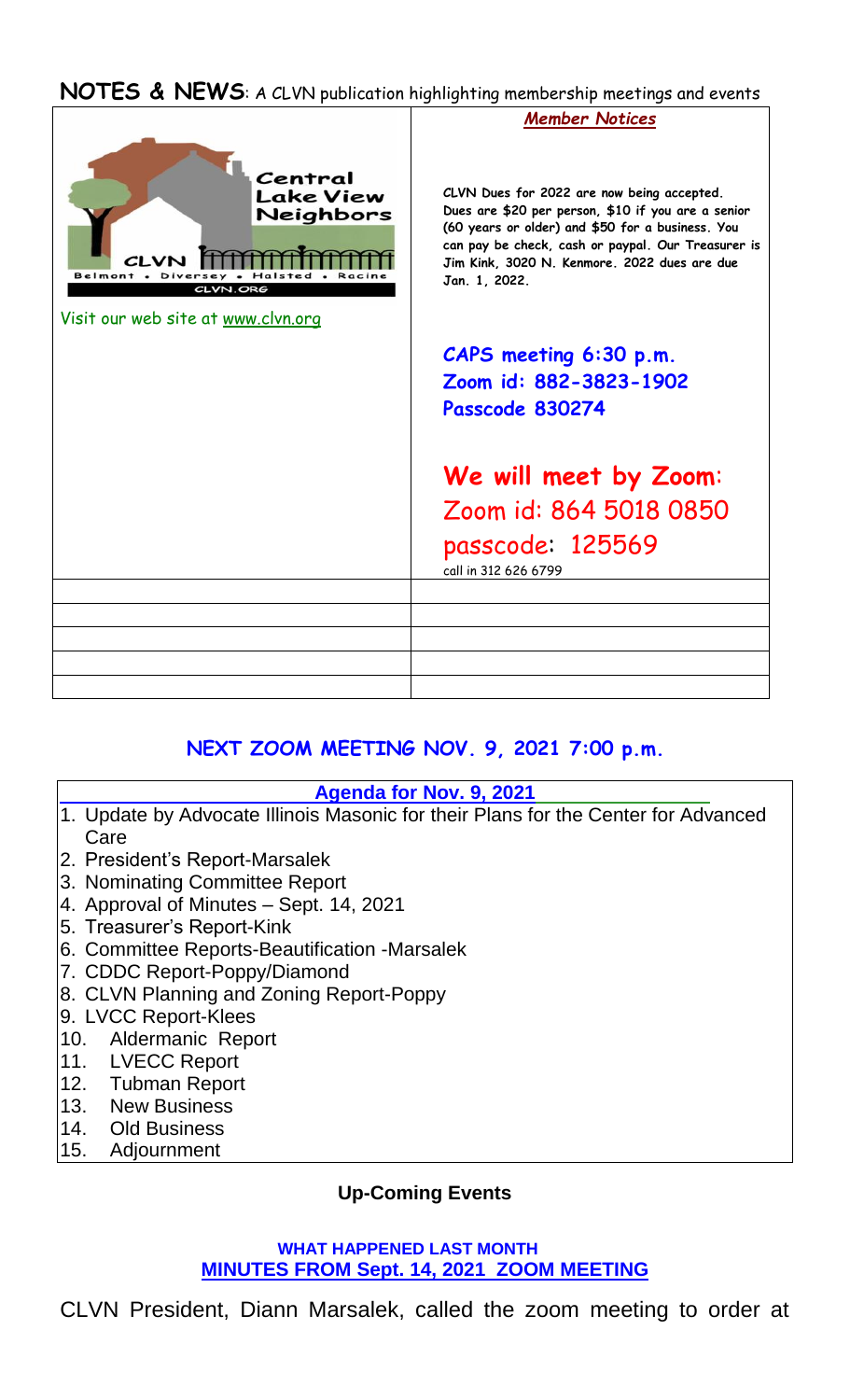7:01 p.m. CLVN will be holding Zoom Meetings until further notice of when it is safe to have in person meetings. Officers in attendance: Terry Diamond-Vice President, Mary Anderson-Corresponding Secretary, Jim Kink-Treasurer and Area Directors Dorothy Klees, Dorothy Mroski and Charley Wilcox. Excused officer was Area Director- Sharon Williams. A quorum was present.

**Congressman Quigley Report**: Congressman Quigley looks forward to seeing residents in person. Service is the most important part of his job. A rally is scheduled this weekend in DC when the members of Congress will be there and security will be addressed. Domestic terrorism is just as concerning as foreign terrorism. An infrastructure bill is being worked upon with the goal to bring resources back to Illinois. Send mail complaints to his office. Marsalek indicated neighbors are complaining of sporadic delivery which is mostly caused by staff shortages or routes with no assigned carrier. Hiring of 600 employees has occurred. The United States Postal Service delivers more packages than private services.

**Presentation by Advocate Illinois Masonic Hospital:** Susan Nordstrom Lopez, CEO informed the group the Hospital was attending for follow up and had met with the Barry neighbors. Her team included Tim Tracey of Smith Group, Tom Nelson from Turner Construction, Jim Kokaska and Jack George, Zoning Attorney for the Hospital. The Hospital will be improving the Center for Advanced Care and vertical expansion of the existing building. More private beds are needed. The Wilton office building has been demolished. Debris was removed and traffic was monitored during the demolition. There were no complaints regarding the demolition process and some neighbors even commented they did an excellent job. Some services in existing buildings 3, 4, 5, and 6 will move in to the Center for Advanced Care. The older buildings will be demolished. The loading dock may move off Wellington to the area which houses buildings 3, 4, 5 and 6. The newest proposal for the expansion would decrease the height by 15 feet and remove one story. A shadow study was conducted and the amount shadows/darkness would be reduced to 4 months instead of 6 months due to the reduction of one floor or 15 feet. Tom Nelson addressed the construction route. Most of the traffic would travel on Sheffield. There would be no construction traffic on Barry. Neighbors requested that construction traffic move to Halsted. Neighbors also reminded that City Ordinances prohibit truck traffic on Wellington and Diversey. A review of parking was done in the new building on Sheffield and Wellington which is now 35-40% capacity. Another study will occur when the garage is open 6 months. The community Parking Agreement and the brochure will be updated. 30 spaces in the garage are dedicated for patients using the therapy services. Other parking is used by hospital employees. The shifts for the employees vary from  $\overline{7}$  a.m.  $-7$  p.m.; 8:30-4:30, 9-5 and 7-3. Peak periods are 6-7 a.m. and outbound at 3-7 p.m. Neighbors are still seeing employees parking on the streets near the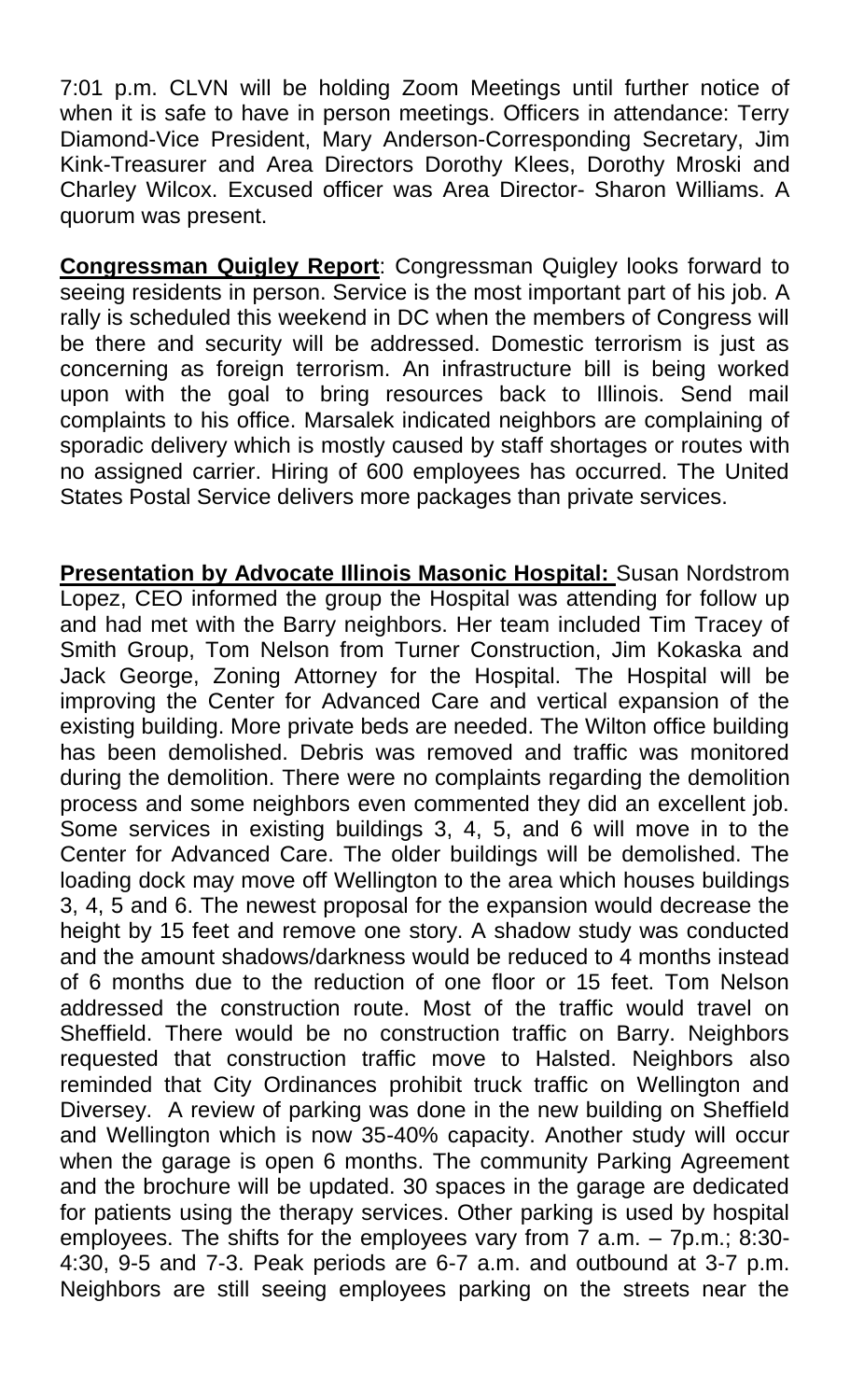hospital. The hospital will address the employees parking on neighborhood streets.

**Presentation by Jonah Rubin**: Jonah Rubin, the owner of 1054 W. Oakdale, received approval of his expansion/renovation plans from the Landmark's Division of the city. He is continuing with the process to renovate the home. He will be seeking a zoning variation.

## **Rep. Croke Report**: No Report.

**President's Report:** The Community Policing and CLVN meeting for 2021 will be Nov. 9. A nominating committee will be appointed and will prepare a report to the membership for the slate of officers for 2022. The election will occur at the November meeting with offices effective for January 2022.

**Beautification Report:** Marsalek reported the corners will be planted with spring bulbs and fall mums shortly. The tree boxes have been repaired at Tubman School.

**Approval of July 14, 2021 Minutes**: A motion was made by Terry Diamond to approve the minutes from July 14, 2021 which was seconded by Charley Wilcox. The motion passed unanimously.

**CDDC Report**: Poppy reported the Cubs will offer sports betting at the stadium. A bank and grocery store will be part of the new building at Belmont, Halsted and Clark.

**Planning & Zoning Committee Report:** Poppy reported the one year anniversary is coming up for 1136 W. Diversey for a two year period to do zoning work.

**Ald. Report**: Catrell reported that Alderman Tunney will be having budget discussions. The 19<sup>th</sup> District will be a pilot for a new police and mental health response to calls involving mental health issues. Ald. Tunney voted to support the police contract. Redistricting will be occurring. If you want to stay in the  $44<sup>th</sup>$  ward or have ideas about ward boundaries contact the Alderman's office.

**LVCC Report:** Klees reported the Dine Out on Broadway was successful. Ace Hardware will be returning to Sheridan and Dakin in the new building. 3501 N. Halsted was demolished for the new Howard Brown facility. There was discussion about a bus stop on Aldine. Concerts will occur this weekend at Wrigley. The next meeting is Dec. 21, 2012 at 6:30 p.m.

**Lake View East Chamber of Commerce**: No report.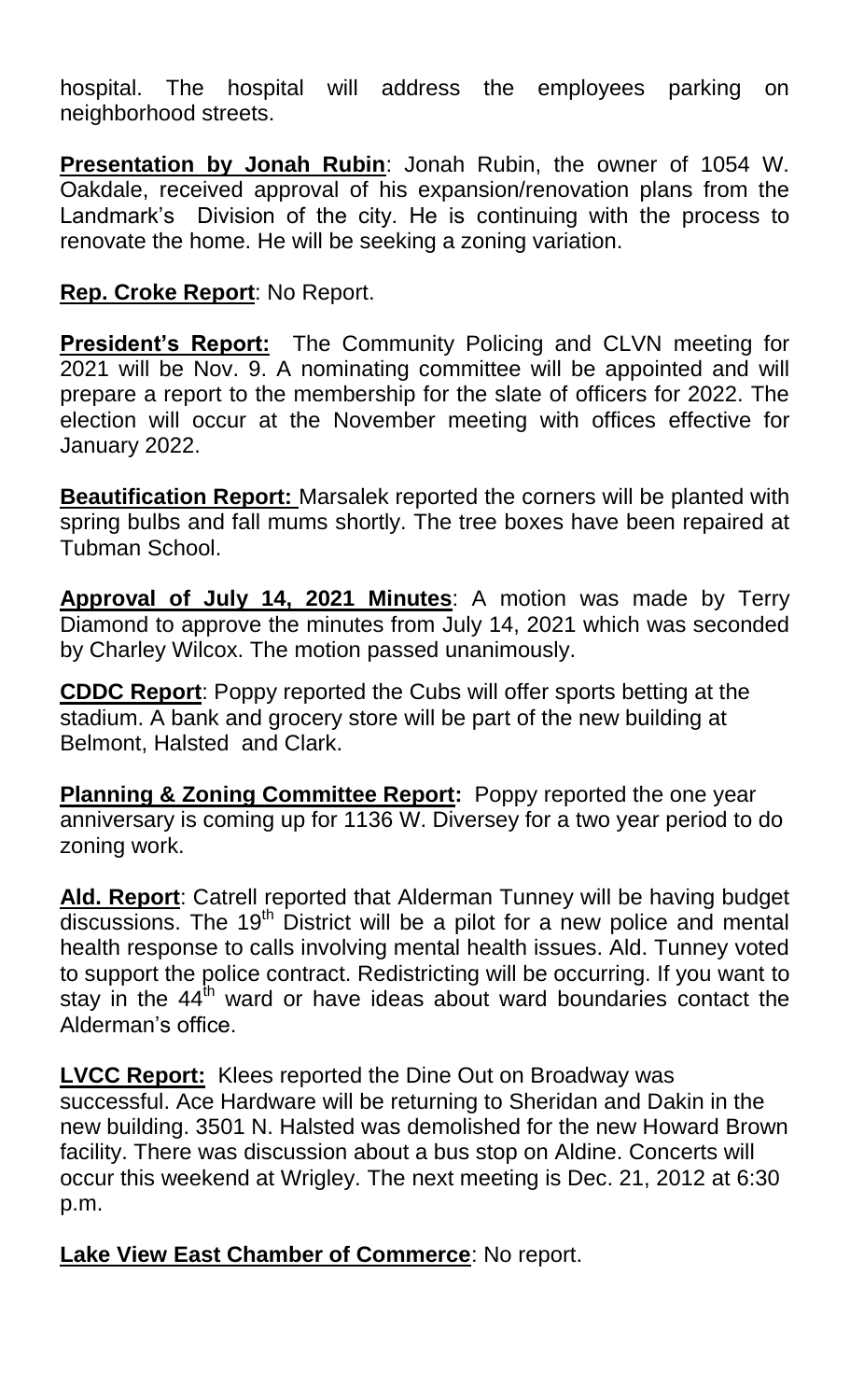**Treasurer's Report**: Kink reported the work was paid for the tree boxes at Tubman. The treasurer has approximately \$17, 128.00

**Tubman School**- No report.

**Chicago Cubs**: No report.

**Old Business**: None.

**New Business**: Dorothy mroski wanted to thank Ald. Tunney for notifying CLVN of extra plants to use in the area. They were beautiful and added greenery to the neighborhood.

**Adjournment:** A motion was made by Terry Diamond and seconded by Marie Poppy and Jim Kink to adjourn. The motion passed unanimously. The meeting adjourned at 8:21 p.m. The next meeting is Nov. 9, 2021.

**CAPS REPORT 19th District - Beat 1933** (boundary - Belmont to Diversey between Lincoln to Halsted): The Community Policing meeting for 2021 will be held on Nov. 9. The Commander is Christopher Papaioannou and his contact information is [chris.papaioannou@chicagopolice.org.](mailto:chris.papaioannou@chicagopolice.org) and the CAPS Sergeant is Arturo Hernandez. The CAPS meeting was held on Zoom on Sept. 14, 2021. There were 6 burglaries in which 2 used force. The robberies included 1300 block of Barry via an open door and tools were taken; 2800 block Racine a bike was stolen; 3000 block of Wilton tools stolen; 2900 block of Racine a garage was broken into; 3100 block of Clark via an unlocked door and 3000 block of Racine in which golf clubs were stolen from a car. There were 4 robberies-1000 block of George a 15 year old was arrested on Diversey and he had a gun; 3100 block of Sheffield in which several offenders stole a wallet; 3100 block of Clark in which a purse was stolen and the victim thrown to the ground and the 900 block of Belmont on the CTA platform. Other items stolen on the beat include packages, 9 bikes and catalytic converters. There were 10 retail thefts. There were 16 robberies at this time last year which is the same number for this year. Burglaries are down 10% and theft is down 28% on the beat. Most robberies occur midnight to 5 a.m. The detectives are working on the hit and run by the station on Addison in which a young woman was killed. Officers taken from districts are now assigned to areas which might help our District. A concern was raised about individuals driving while high from cannabis. Another concern was raised about noise at big city Tap. A condo owner was concerned about the noise level form the staff. If noise is an issue, call the police. When you give information please give as much description was possible with details. You can also enroll in [www.smart911.com](http://www.smart911.com/) . The next CAPS meeting will be held on Nov. 9, 2021 at 6:30 p.m. on Zoom. Details to come. Sign up for CLEARpath at [www.chicagopolice.org](http://www.chicagopolice.org/) to find the latest news and communicate with the police. Also you can text the police and receive cash rewards for tips on